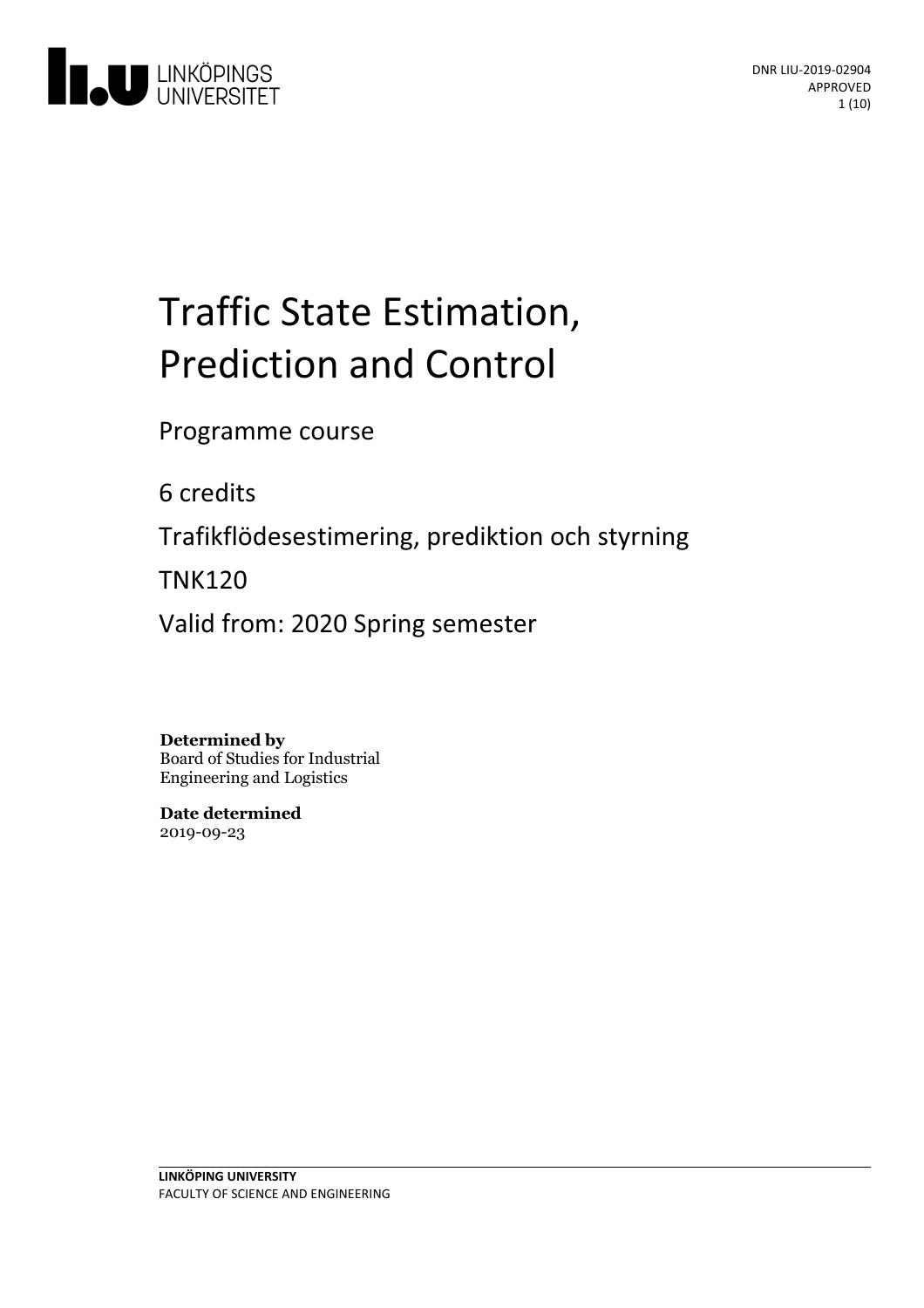# Main field of study

Transportation Systems Engineering

Course level Second cycle

Advancement level

A1X

# Course offered for

- Master's Programme in Intelligent Transport Systems and Logistics
- Communications, Transport and Infrastructure, M Sc in Engineering

## Entry requirements

Note: Admission requirements for non-programme students usually also include admission requirements for the programme and threshold requirements for progression within the programme, or corresponding.

# Prerequisites

Basic knowledge about traffic theory and planning and simulation of traffic.

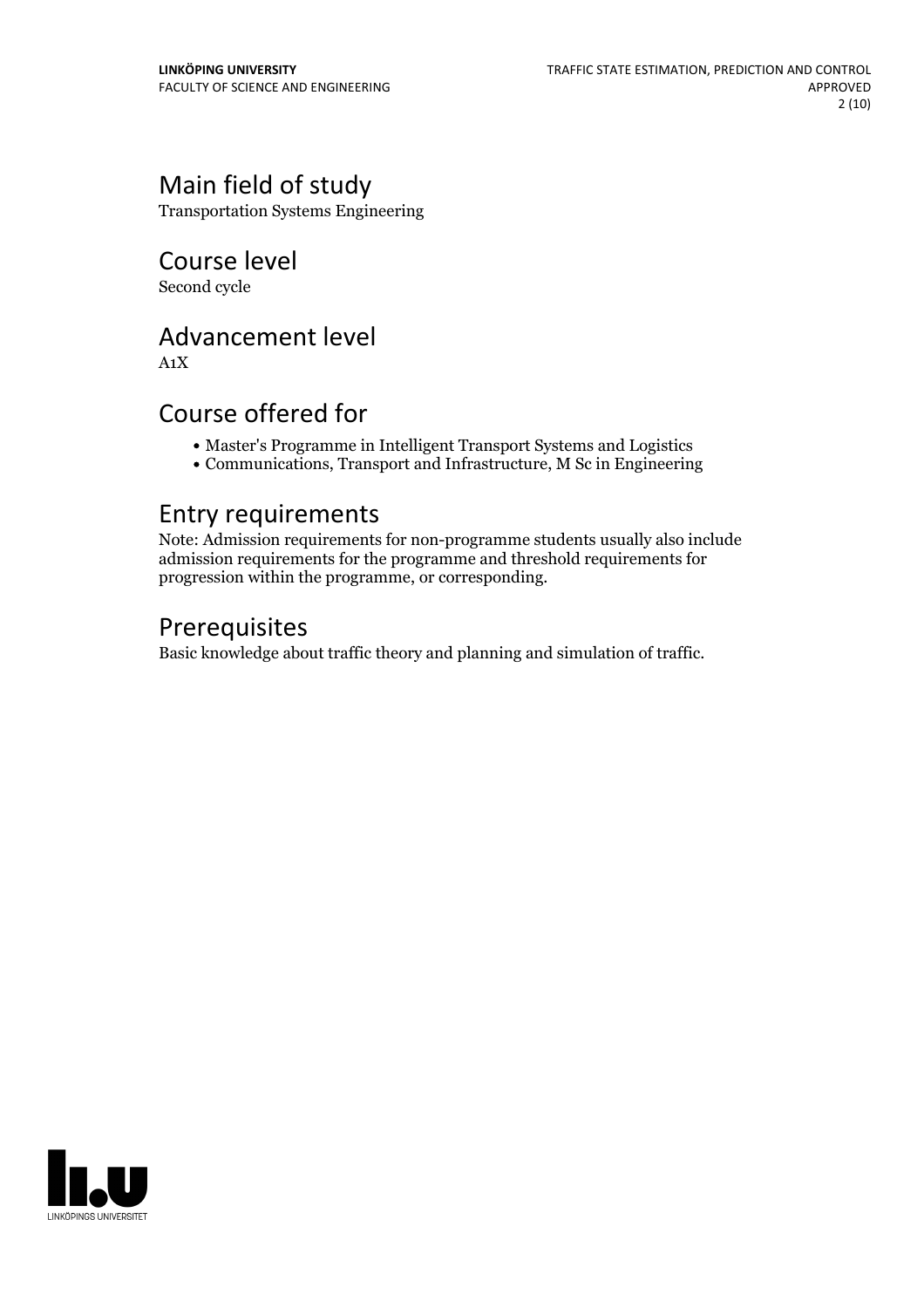# Intended learning outcomes

Traffic state estimation and prediction are essential components of traffic information and control systems. The purpose of this course is to provide basic knowledge in the area of traffic estimation, prediction and control, and give insight on how traffic control can be used for improving the efficiency of traffic systems and reducing the environmental impact from car traffic in urban areas.<br>Furthermore will the course introduce dynamic network wide modeling of traffic,<br>and give insight in the underlying theory of dynamic user equil

- Describe and utilize filtering methods on heterogeneous traffic data, for traffic state estimation purposes
- Describe and utilize basic data driven method for traffic state prediction
- Formulate and utilize macroscopic traffic flow simulation models for traffic analysis
- Describe and apply traffic control strategies for motorways
- Describe and utilize dynamic traffic assignment models for evaluating and analyzing traffic management and control systems
- Describe and utilize methods for evaluating traffic impact on the environment
- Describe different types of traffic models' advantages, disadvantages, and suitability for analyzing different types of traffic facilities and traffic control and management systems for urban networks
- Discuss and analyze the relevance of the course and the course content in relation to the scope of the master program that the student are taking and in relation to a future working career as a traffic engineer

## Course content

- Introduction to traffic state estimation
- Filtering and assimilation of heterogeneous traffic data
- Introduction to data driven traffic state prediction
- Macroscopic traffic simulation
- Traffic control on motorways
- Introduction to dynamic traffic network assignment and mesoscopic traffic simulation
- Experiments with dynamic network assignment models
- Application of dynamic traffic assignment methods to traffic management problems
- Emission modeling

# Teaching and working methods

The course consists of lectures, seminars and laboratory work.

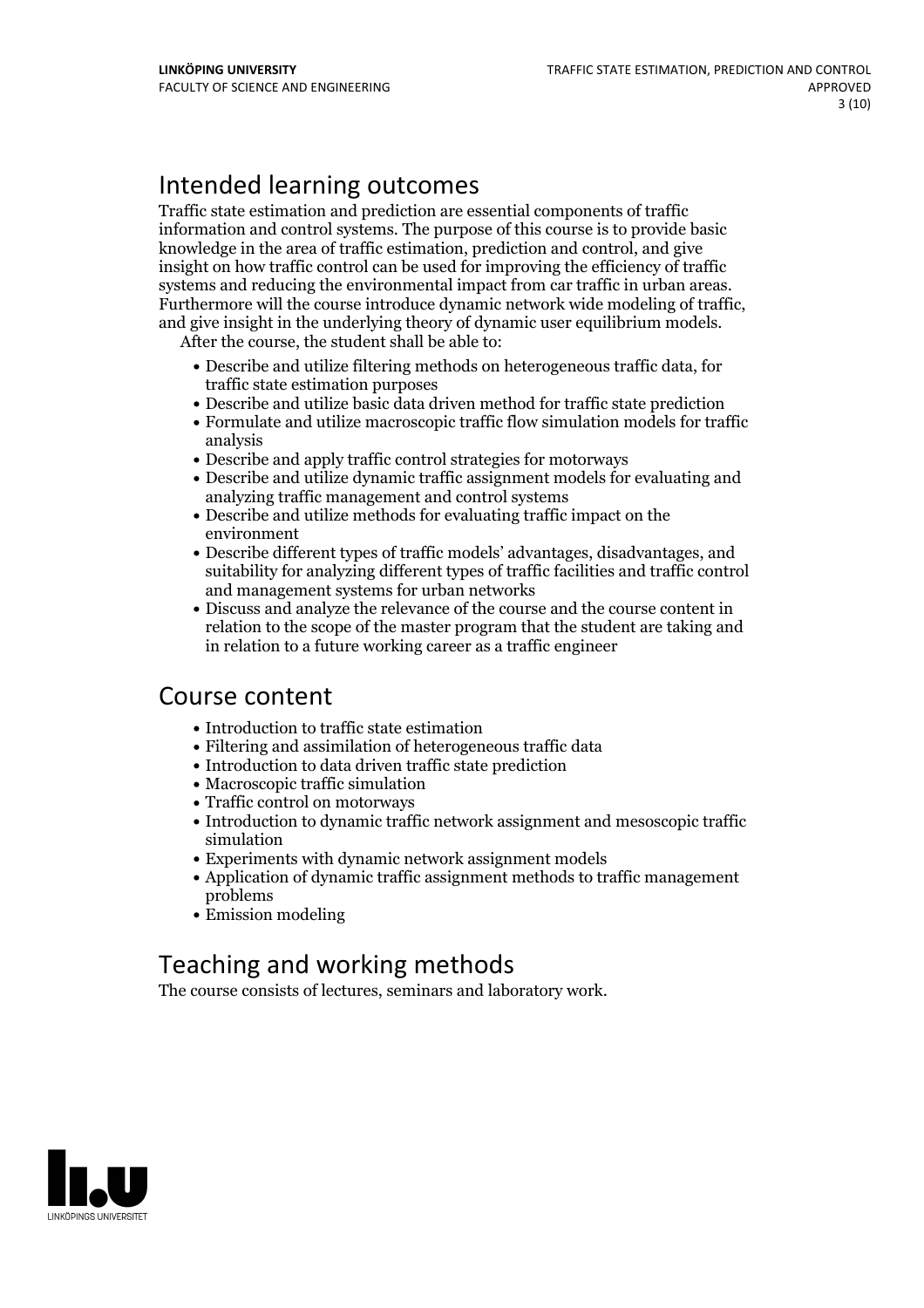### Examination

| LAB <sub>1</sub> | Laboratory Work               | 3 credits | U, 3, 4, 5 |
|------------------|-------------------------------|-----------|------------|
| UPG1             | <b>Individual Assignments</b> | 3 credits | U, 3, 4, 5 |

## Grades

Four-grade scale, LiU, U, 3, 4, 5

# Other information

### **About teaching and examination language**

The teaching language is presented in the Overview tab for each course. The examination language relates to the teaching language as follows:

- If teaching language is Swedish, the course as a whole or in large parts, is taught in Swedish. Please note that although teaching language is Swedish, parts of the course could be given in English. Examination language is
- $\bullet$  If teaching language is Swedish/English, the course as a whole will be taught in English if students without prior knowledge of the Swedish language participate. Examination language is Swedish or English
- If teaching language is English, the course as a whole is taught in English. Examination language is English.

### **Other**

The course is conducted in a manner where both men's and women's

The planning and implementation of a course should correspond to the course syllabus. The course evaluation should therefore be conducted with the course syllabus as a starting point.

# Department

Institutionen för teknik och naturvetenskap

Director of Studies or equivalent Erik Bergfeldt

Examiner Ellen Grumert

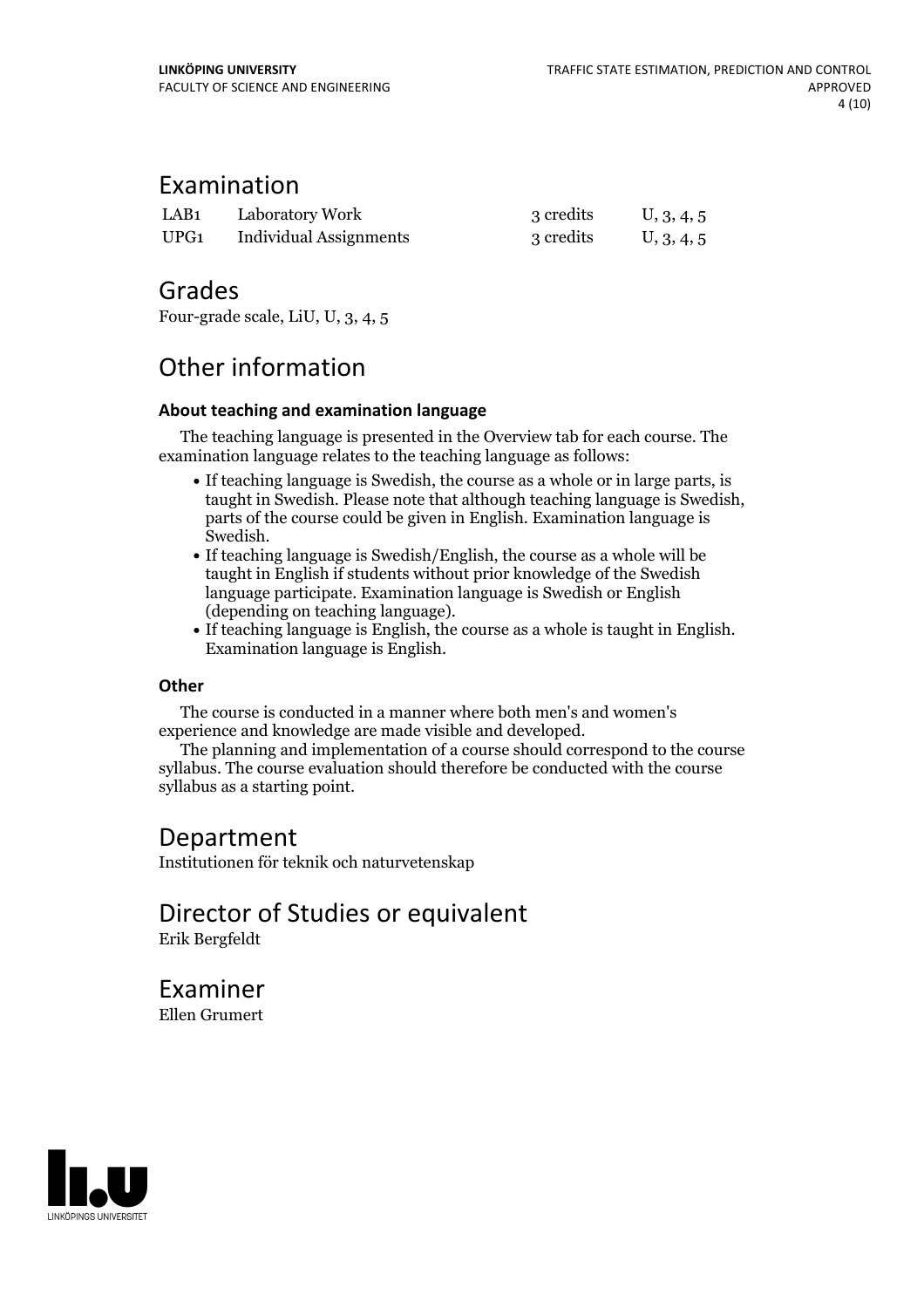# Education components

Preliminary scheduled hours: 44 h Recommended self-study hours: 116 h

# Course literature

### **Books**

Treiber, Martin, Kesting, Arne, (2013) *Traf ic Flow Dynamics. Data, Models and Simulation* Berlin, Heidelberg : Springer Berlin Heidelberg : Imprint: Springer, 2013. ISBN: 9783642324604, <sup>9783642324598</sup>

**Other**

Additional material available at the course web.

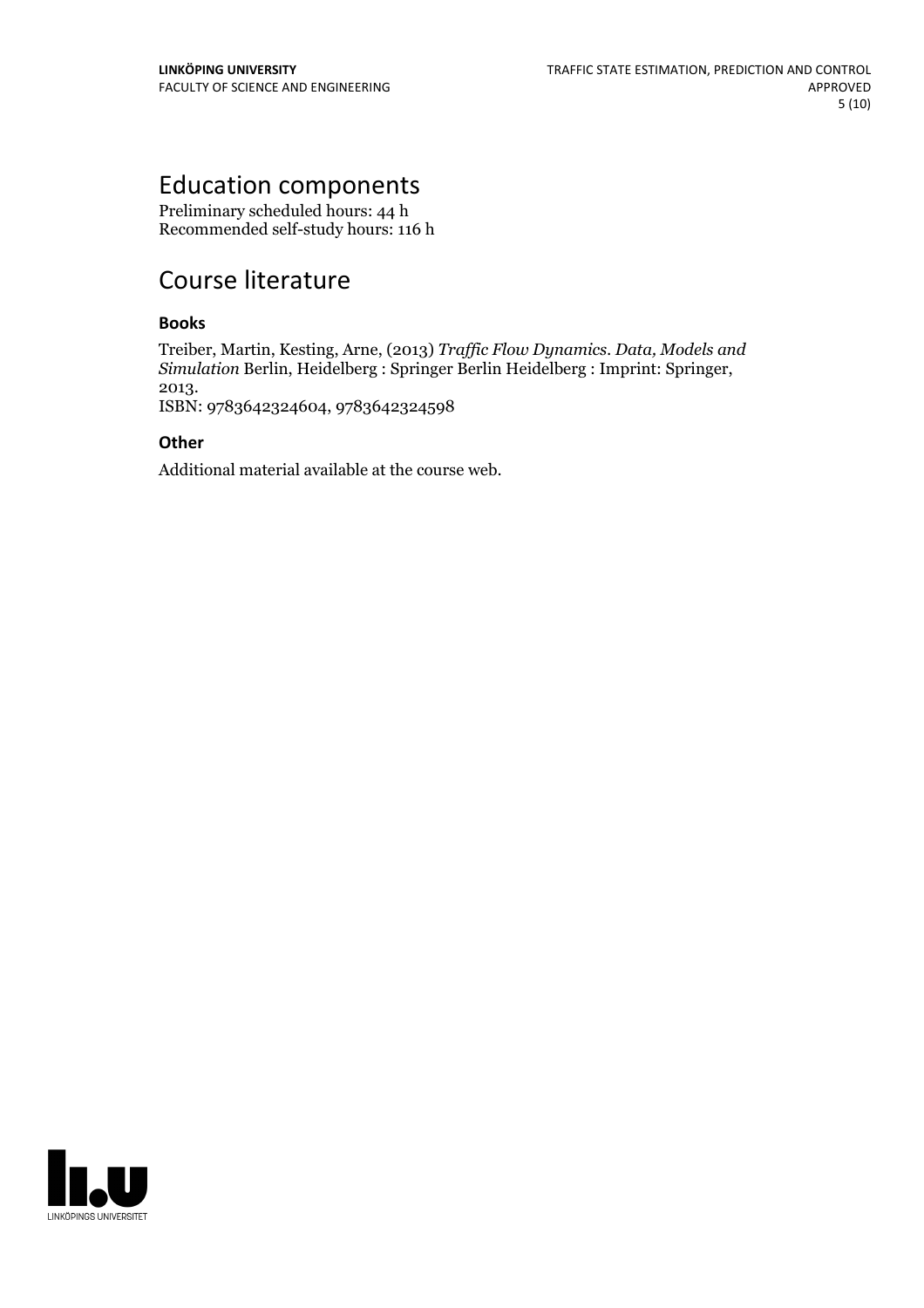# **Common rules**

### **Course syllabus**

A syllabus must be established for each course. The syllabus specifies the aim and contents of the course, and the prior knowledge that a student must have in order to be able to benefit from the course.

### **Timetabling**

Courses are timetabled after a decision has been made for this course concerning its assignment to a timetable module.

### **Interrupting a course**

The vice-chancellor's decision concerning regulations for registration, deregistration and reporting results (Dnr LiU-2015-01241) states that interruptions in study are to be recorded in Ladok. Thus, all students who do not participate in a course for which they have registered must record the interruption, such that the registration on the course can be removed. Deregistration from <sup>a</sup> course is carried outusing <sup>a</sup> web-based form: https://www.lith.liu.se/for-studenter/kurskomplettering?l=en.

### **Cancelled courses**

Courses with few participants (fewer than 10) may be cancelled or organised in a manner that differs from that stated in the course syllabus. The Dean is to deliberate and decide whether a course is to be cancelled or changed from the course syllabus.

### **Guidelines relatingto examinations and examiners**

For details, see Guidelines for education and examination for first-cycle and second-cycle education at Linköping University, http://styrdokument.liu.se/Regelsamling/VisaBeslut/917592.

An examiner must be employed as a teacher at LiU according to the LiU Regulations for Appointments

(https://styrdokument.liu.se/Regelsamling/VisaBeslut/622784). For courses in second-cycle, the following teachers can be appointed as examiner: Professor (including Adjunct and Visiting Professor), Associate Professor (including Adjunct), Senior Lecturer (including Adjunct and Visiting Senior Lecturer), Research Fellow, or Postdoc. For courses in first-cycle, Assistant Lecturer (including Adjunct and Visiting Assistant Lecturer) can also be appointed as examiner in addition to those listed for second-cycle courses. In exceptional cases, a Part-time Lecturer can also be appointed as an examiner at both first- and second cycle, see Delegation of authority for the Board of Faculty of Science and Engineering.

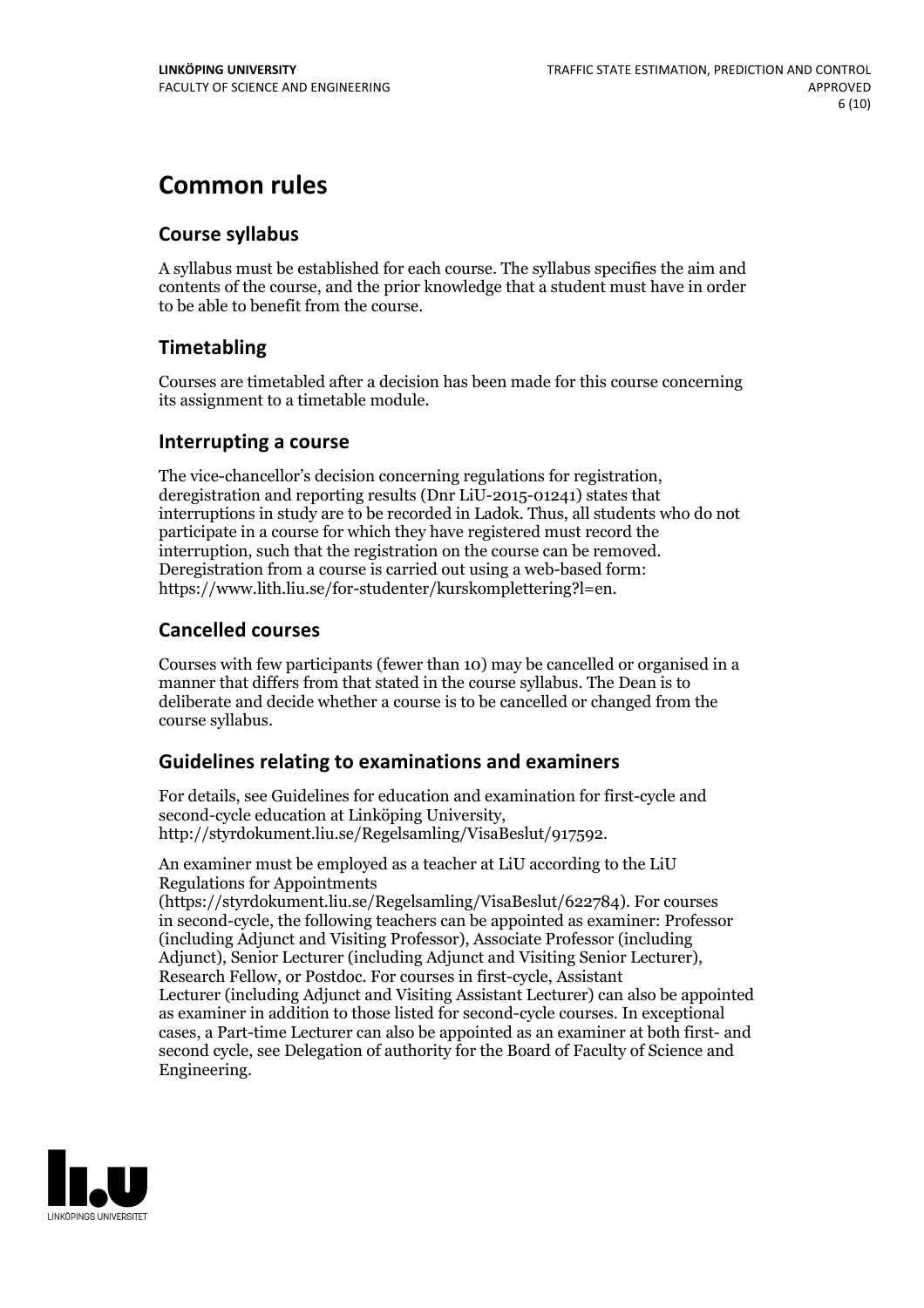### **Forms of examination**

#### **Examination**

Written and oral examinations are held at least three times a year: once immediately after the end of the course, once in August, and once (usually) in one of the re-examination periods. Examinations held at other times are to follow a decision of the board of studies.

Principles for examination scheduling for courses that follow the study periods:

- courses given in VT1 are examined for the first time in March, with re-examination in June and August
- courses given in VT2 are examined for the first time in May, with re-examination in August and October
- courses given in HT1 are examined for the first time in October, with re-examination in January and August
- courses given in HT2 are examined for the first time in January, with re-examination in March and in August.

The examination schedule is based on the structure of timetable modules, but there may be deviations from this, mainly in the case of courses that are studied and examined for several programmes and in lower grades (i.e. 1 and 2).

Examinations for courses that the board of studies has decided are to be held in alternate years are held three times during the school year in which the course is given according to the principles stated above.

Examinations for courses that are cancelled orrescheduled such that they are not given in one or several years are held three times during the year that immediately follows the course, with examination scheduling that corresponds to the scheduling that was in force before the course was cancelled or rescheduled.

When a course is given for the last time, the regular examination and two re-<br>examinations will be offered. Thereafter, examinations are phased out by offering three examinations during the following academic year at the same times as the examinations in any substitute course. If there is no substitute course, three examinations will be offered during re-examination periods during the following academic year. Other examination times are decided by the board of studies. In all cases above, the examination is also offered one more time during the academic year after the following, unless the board of studies decides otherwise.

If a course is given during several periods of the year (for programmes, or on different occasions for different programmes) the board or boards of studies determine together the scheduling and frequency of re-examination occasions.

#### **Registration for examination**

In order to take an examination, a student must register in advance at the Student Portal during the registration period, which opens 30 days before the date of the examination and closes 10 days before it. Candidates are informed of the location of the examination by email, four days in advance. Students who have not

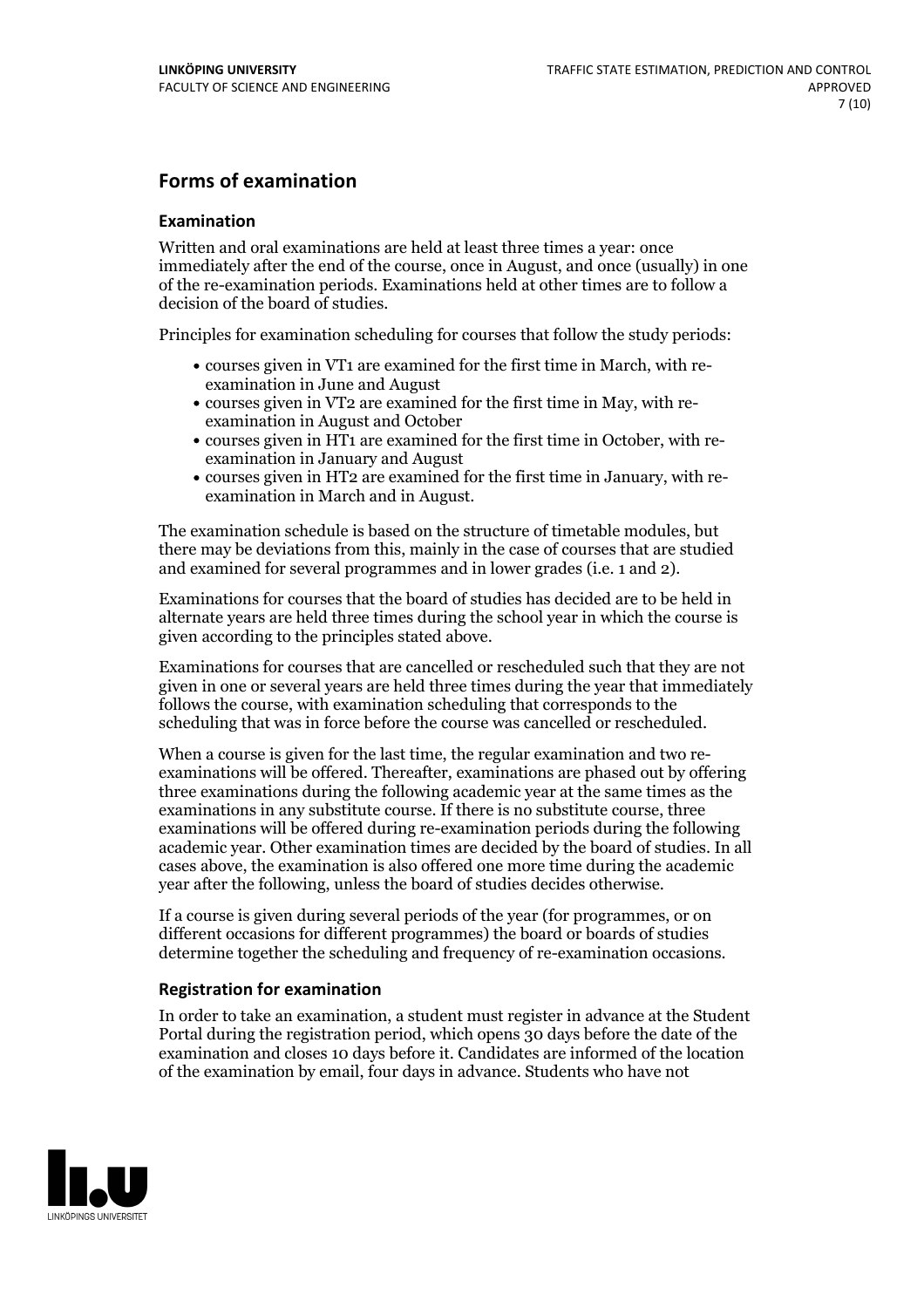registered for an examination run the risk of being refused admittance to the examination, if space is not available.

Symbols used in the examination registration system:

\*\* denotes that the examination is being given for the penultimate time.

\* denotes that the examination is being given for the last time.

#### **Code of conduct for students during examinations**

Details are given in a decision in the university's rule book: http://styrdokument.liu.se/Regelsamling/VisaBeslut/622682.

#### **Retakes for higher grade**

Students at the Institute of Technology at LiU have the right to retake written examinations and computer-based examinations in an attempt to achieve a higher grade. This is valid for all examination components with code "TEN" and "DAT". The same right may not be exercised for other examination components, unless otherwise specified in the course syllabus.

A retake is not possible on courses that are included in an issued degree diploma.

#### **Retakes of other forms of examination**

Regulations concerning retakes of other forms of examination than written examinations and computer-based examinations are given in the LiU guidelines

http://styrdokument.liu.se/Regelsamling/VisaBeslut/917592.

#### **Plagiarism**

For examinations that involve the writing of reports, in cases in which it can be assumed that the student has had access to other sources (such as during project work, writing essays, etc.), the material submitted must be prepared in accordance with principles for acceptable practice when referring to sources (references or quotations for which the source is specified) when the text, images, ideas, data,  $\vec{e}$  etc. of other people are used. It is also to be made clear whether the author has reused his or her own text, images, ideas, data, etc. from previous examinations, such as degree projects, project reports, etc. (this is sometimes known as "self- plagiarism").

A failure to specify such sources may be regarded as attempted deception during examination.

#### **Attempts to cheat**

In the event of <sup>a</sup> suspected attempt by <sup>a</sup> student to cheat during an examination, or when study performance is to be assessed as specified in Chapter <sup>10</sup> of the Higher Education Ordinance, the examiner is to report this to the disciplinary board of the university. Possible consequences for the student are suspension from study and a formal warning. More information is available at https://www.student.liu.se/studenttjanster/lagar-regler-rattigheter?l=en.

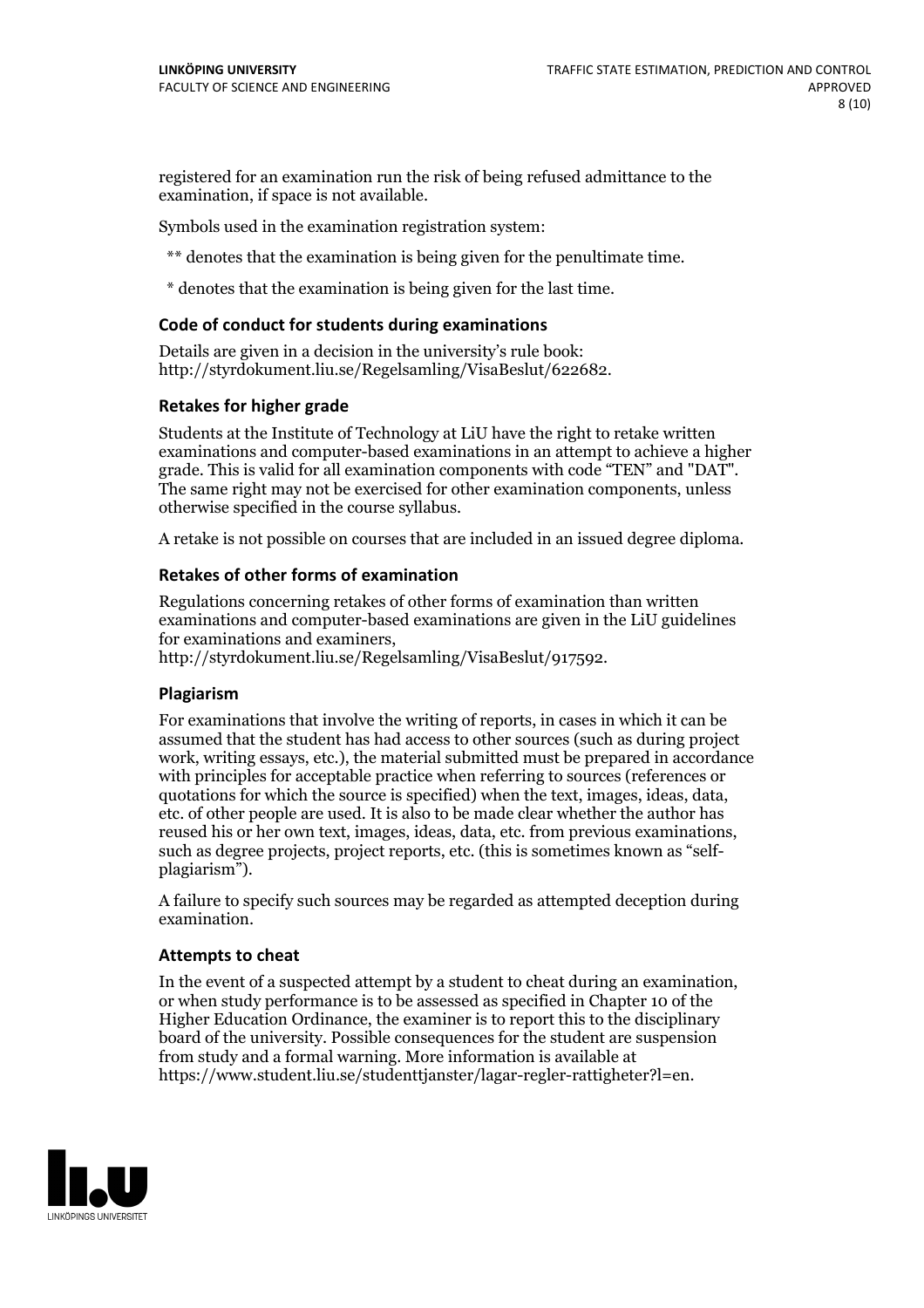### **Grades**

The grades that are preferably to be used are Fail (U), Pass (3), Pass not without distinction  $(4)$  and Pass with distinction  $(5)$ .

- 1. Grades U, 3, 4, 5 are to be awarded for courses that have written
- examinations. 2. Grades Fail (U) and Pass (G) may be awarded for courses with <sup>a</sup> large degree of practical components such as laboratory work, project work and group work. 3. Grades Fail (U) and Pass (G) are to be used for degree projects and other
- independent work.

#### **Examination components**

- 
- 1. Grades U, 3, 4, <sup>5</sup> are to be awarded for written examinations (TEN). 2. Examination components for which the grades Fail (U) and Pass (G) may be awarded are laboratory work (LAB), project work (PRA), preparatory written examination (KTR), oral examination (MUN), computer-based
- examination (DAT), home assignment (HEM), and assignment (UPG). 3. Students receive grades either Fail (U) or Pass (G) for other examination components in which the examination criteria are satisfied principally through active attendance such as other examination (ANN), tutorial group (BAS) or examination item (MOM). 4. Grades Fail (U) and Pass (G) are to be used for the examination
- components Opposition (OPPO) and Attendance at thesis presentation (AUSK) (i.e. part of the degree project).

For mandatory components, the following applies: If special circumstances prevail, and if it is possible with consideration of the nature of the compulsory component, the examiner may decide to replace the compulsory component with another equivalent component. (In accordance with the LiU Guidelines for education and examination for first-cycle and second-cycle education at Linköping University, http://styrdokument.liu.se/Regelsamling/VisaBeslut/917592).

For written examinations, the following applies: If the LiU coordinator for students with disabilities has granted a student the right to an adapted examination for a written examination in an examination hall, the student has the right to it. If the coordinator has instead recommended for the student an adapted examination or alternative form of examination, the examiner may grant this if the examiner assesses that it is possible, based on consideration of the course objectives. (In accordance with the LiU Guidelines for education and examination for first-cycle and second-cycle education at Linköping University, http://styrdokument.liu.se/Regelsamling/VisaBeslut/917592).

The examination results for a student are reported at the relevant department.

### **Regulations (applyto LiU in its entirety)**

The university is a government agency whose operations are regulated by